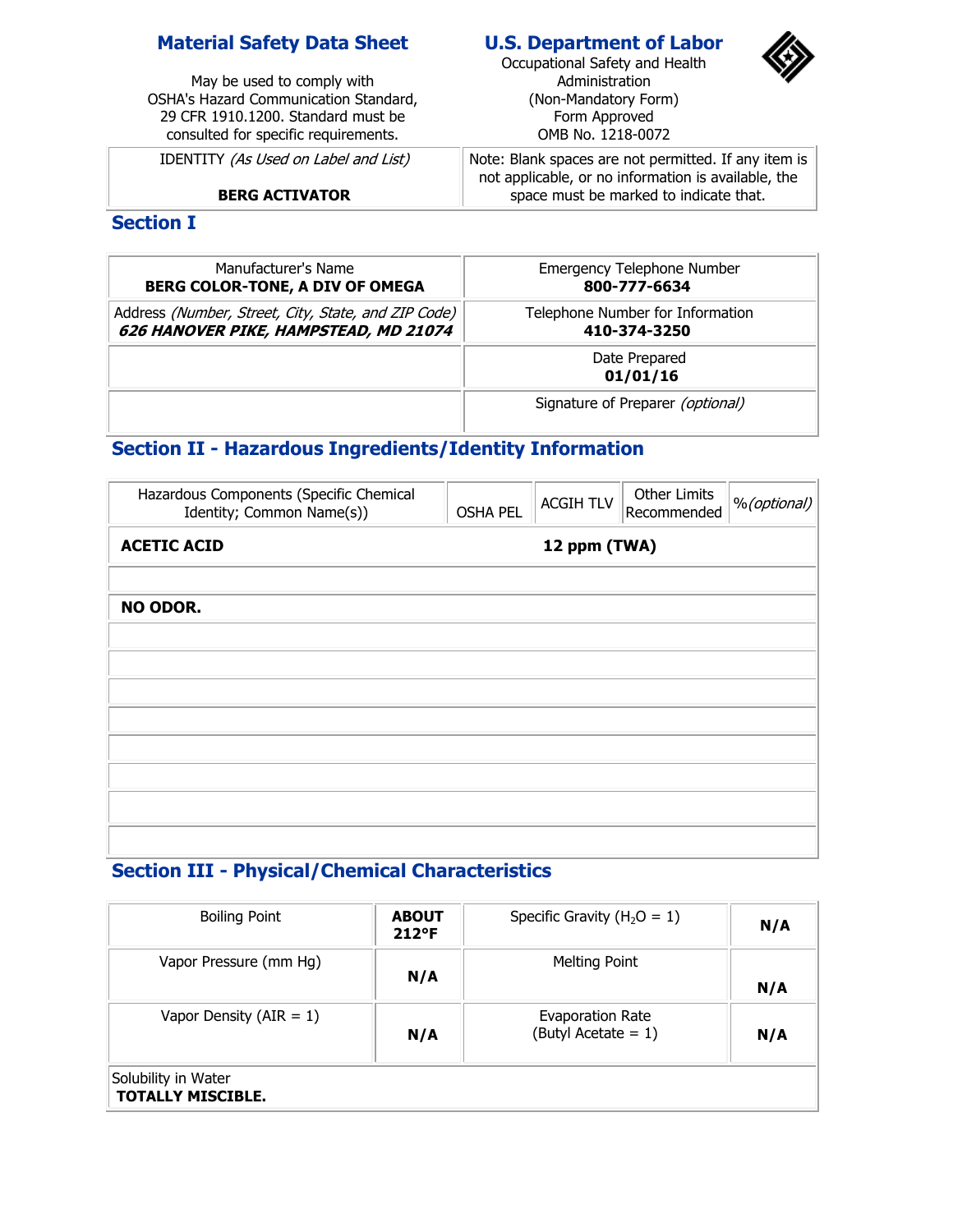# **Section IV - Fire and Explosion Hazard Data**

| Flash Point (Method Used)<br><b>NOT FLAMMABLE.</b> | <b>Flammable Limits</b> | LEL | UEL |
|----------------------------------------------------|-------------------------|-----|-----|
| <b>Extinguishing Media</b><br>N/A                  |                         |     |     |
| Special Fire Fighting Procedures<br>N/A            |                         |     |     |
| Unusual Fire and Explosion Hazards<br>N/A          |                         |     |     |
|                                                    |                         |     |     |

# **Section V - Reactivity Data**

| <b>Stability</b>                             | Unstable          |   | Conditions to Avoid        |
|----------------------------------------------|-------------------|---|----------------------------|
|                                              | <b>Stable</b>     | X |                            |
| Incompatibility (Materials to Avoid)<br>N/A  |                   |   |                            |
| Hazardous Decomposition or Byproducts<br>N/A |                   |   |                            |
| Hazardous<br>Polymerization                  | May Occur         |   | <b>Conditions to Avoid</b> |
|                                              | Will Not<br>Occur | X |                            |

# **Section VI - Health Hazard Data**

| Route(s) of Entry:<br>Inhalation?<br><b>LOW HAZARD</b>                                                                                                                                                                          |  | Skin?<br><b>YES</b>     | Ingestion?<br><b>YES</b> |  |  |
|---------------------------------------------------------------------------------------------------------------------------------------------------------------------------------------------------------------------------------|--|-------------------------|--------------------------|--|--|
| Health Hazards (Acute and Chronic)<br><b>EYES: MAY CAUSE EYE IRRITATION.</b><br>SKIN: REPEATED OR PROLONGED SKIN CONTACT MAY CAUSE SKIN IRRITATION. MAY BE<br><b>ABSORBED THROUGH THE SKIN.</b><br><b>HARMFUL IF SWALLOWED.</b> |  |                         |                          |  |  |
| NTP?<br>Carcinogenicity:<br><b>INFO UNAVAILABLE</b>                                                                                                                                                                             |  | <b>IARC Monographs?</b> | OSHA Regulated?          |  |  |
| Signs and Symptoms of Exposure<br><b>IRRITATION OF SKIN OR EYES, EXCITATION, NAUSEA</b>                                                                                                                                         |  |                         |                          |  |  |
| <b>Medical Conditions</b><br><b>NONE KNOWN</b><br>Generally Aggravated by Exposure                                                                                                                                              |  |                         |                          |  |  |
| Emergency and First Aid Procedures<br><b>EYES: FLUSH EYES WITH WATER.</b><br><b>SKIN: WASH WELL.</b><br>INGESTION: CONTACT PHYSICIAN AT ONCE.                                                                                   |  |                         |                          |  |  |